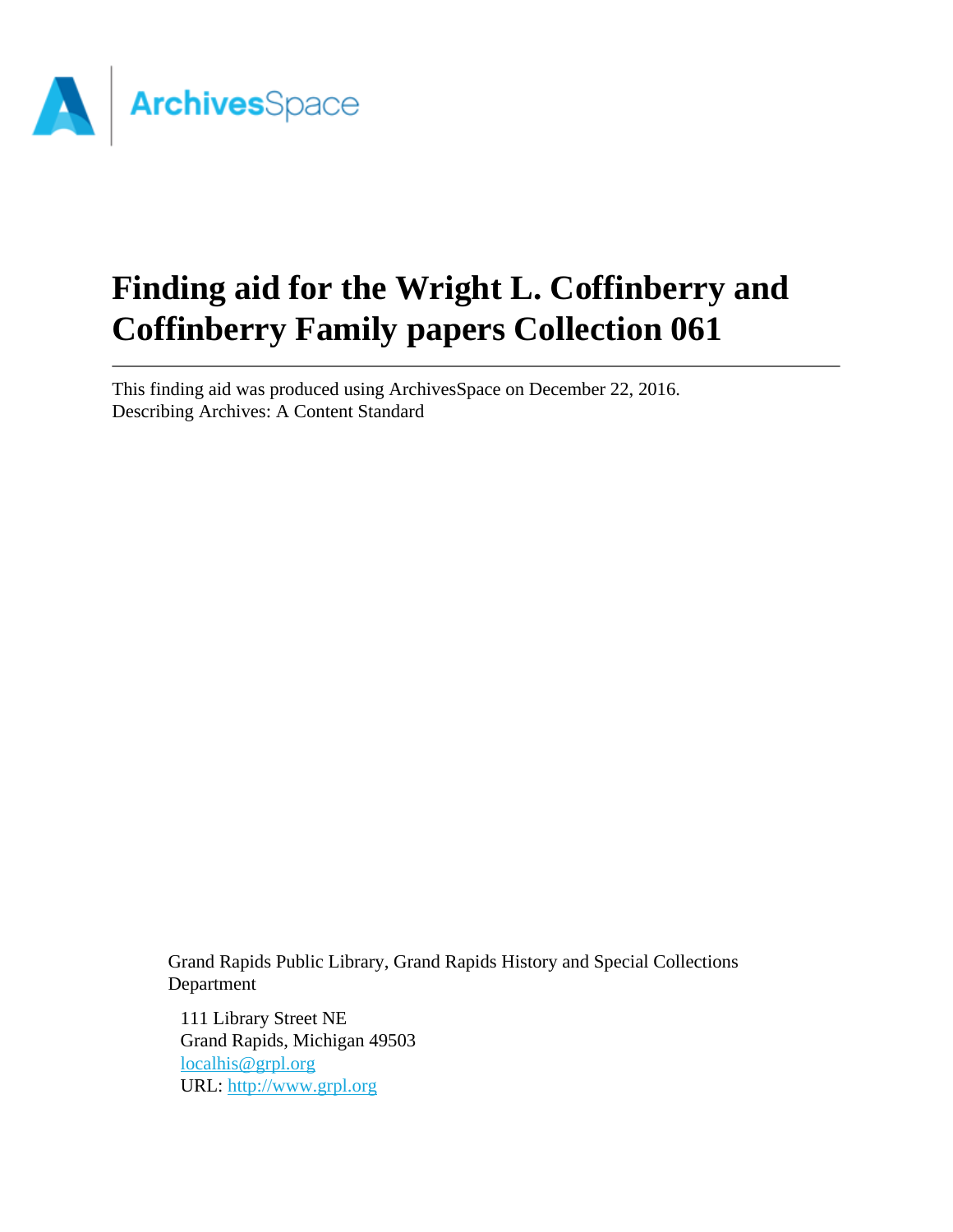# <span id="page-1-0"></span>**Table of Contents**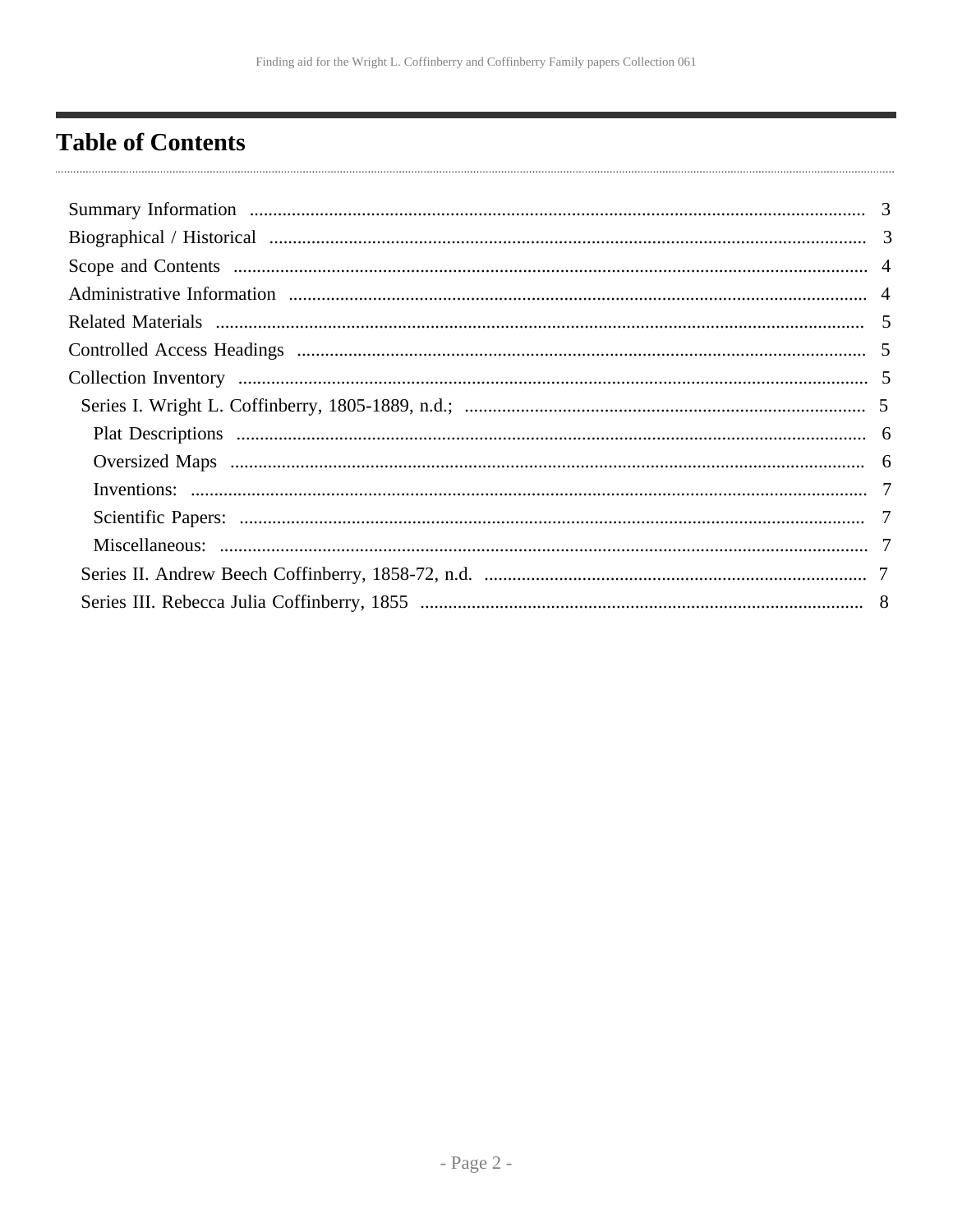## <span id="page-2-0"></span>**Summary Information**

| <b>Repository:</b>                  | Grand Rapids Public Library, Grand Rapids History and Special                                                                                                                                                                                                                                                                                                                                                                                                                                                                                                                                                                                                                                                                                                                                                                                                                                                                              |
|-------------------------------------|--------------------------------------------------------------------------------------------------------------------------------------------------------------------------------------------------------------------------------------------------------------------------------------------------------------------------------------------------------------------------------------------------------------------------------------------------------------------------------------------------------------------------------------------------------------------------------------------------------------------------------------------------------------------------------------------------------------------------------------------------------------------------------------------------------------------------------------------------------------------------------------------------------------------------------------------|
| <b>Creator:</b>                     | <b>Collections Department</b><br>Coffinberry, Wright L                                                                                                                                                                                                                                                                                                                                                                                                                                                                                                                                                                                                                                                                                                                                                                                                                                                                                     |
| <b>Title:</b>                       | Wright L. Coffinberry and Coffinberry family papers                                                                                                                                                                                                                                                                                                                                                                                                                                                                                                                                                                                                                                                                                                                                                                                                                                                                                        |
| ID:                                 | Collection 061                                                                                                                                                                                                                                                                                                                                                                                                                                                                                                                                                                                                                                                                                                                                                                                                                                                                                                                             |
| Date [inclusive]:                   | 1808-1889                                                                                                                                                                                                                                                                                                                                                                                                                                                                                                                                                                                                                                                                                                                                                                                                                                                                                                                                  |
| <b>Physical Description:</b>        | 0.63 Linear Feet Two boxes plus flat files                                                                                                                                                                                                                                                                                                                                                                                                                                                                                                                                                                                                                                                                                                                                                                                                                                                                                                 |
| Language of the<br><b>Material:</b> | English                                                                                                                                                                                                                                                                                                                                                                                                                                                                                                                                                                                                                                                                                                                                                                                                                                                                                                                                    |
| Abstract:                           | Wright L. Coffinberry (1807-1889) was an early settler in Grand<br>Rapids (Mich.) and a self-taught civil engineer and archaeologist.<br>Moving to Grand Rapids from Ohio circa 1848, he was responsible<br>for a large number of additions platted for the city as well as several<br>state road projects, principally the road from Kent County to Northport.<br>The collection includes his autobiography, maps from his work as a<br>civil engineer and various documents on the excavations of the Norton<br>Mounds. Also included are items from two of his children: an 1855<br>document by daughter Rebecca describing the city of Grand Rapids<br>and programs and school orations collected by Andrew from 1858 to<br>1872. The documents describe pioneer life in Michigan, the life of a<br>civil engineer in blazing roads through the wilderness, spiritualism and<br>document intellectual thought in a frontier community. |

**^** [Return to Table of Contents](#page-1-0)

## <span id="page-2-1"></span>**Biographical / Historical**

Wright Lewis Coffinberry (4/5/1807-3/26/1889) was a self taught civil engineer, watchmaker and archaeologist. Born in Ohio, he received a rudimentary primary education in a frontier school taught by his older brother. He learned civil engineering while working on several canal projects in Ohio. In 1831 he married Jane Beech (1805-1895) and for a time settled in Mt. Vernon, Ohio. During the mid-1840s he moved his family to Michigan, following two of his brothers who had moved to Michigan earlier. By 1848, Coffinberry resolved to move to Grand Rapids.

In Grand Rapids, Coffinberry worked as a watchmaker and civil engineer. He was responsible for a large number of additions platted for the city as well as several state road projects, principally the road from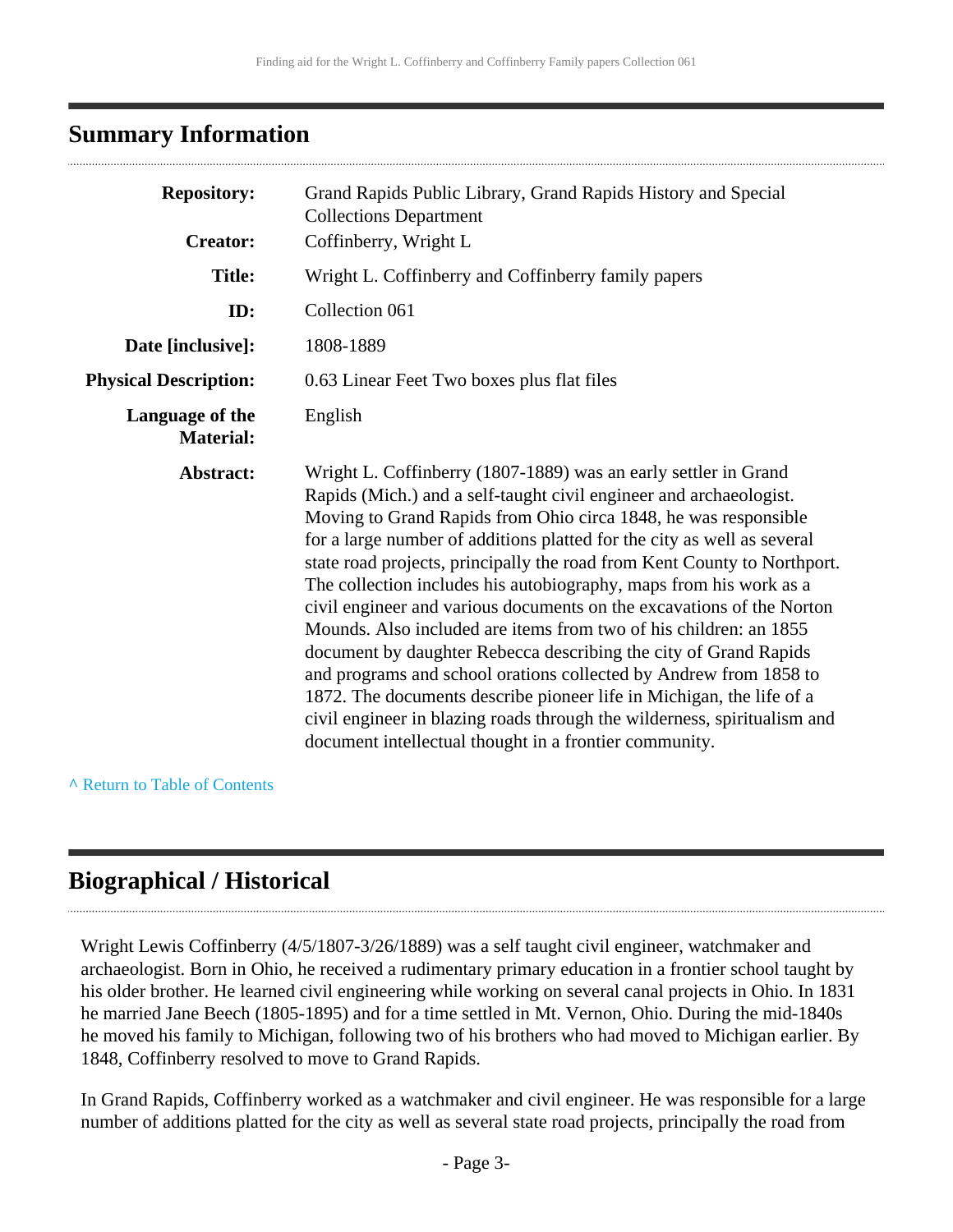Kent County to Northport. During the Civil War he helped organize and was an officer of Co. C., 1st Regiment, Michigan Engineers.

Following the war Coffinberry was able to devote more attention to archaeology, a field in which he had been interested from childhood onward. He became a recognized expert in archaeology in West Michigan and was part of a three person team that first excavated the Indian mounds on Captain Norton's farm (commonly called the Norton Mounds). He also examined many mounds throughout the region and presented results of his findings to the Kent Scientific Institute.

Coffinberry and his wife had four children: Eunice (1836-1844); Andrew Beech (1837-1907); Rebecca Jane (1840-1930); and Julia Frances (1842-1926).

**^** [Return to Table of Contents](#page-1-0)

## <span id="page-3-0"></span>**Scope and Contents**

The collection contains several plat maps drawn by Coffinberry, correspondence and working papers as a civil engineer, diary entries, an autobiography by Coffinberry, and a copy of some of his scientific papers. The autobiography describes the vicissitudes of pioneer life in both Ohio and Michigan, 1840s spiritualism, the Civil War and the pioneer village of Grand Rapids. Also included are a few programs collected by Andrew Coffinberry and a description of Grand Rapids in 1855 by Rebecca Coffinberry.

**^** [Return to Table of Contents](#page-1-0)

## <span id="page-3-1"></span>**Administrative Information**

#### **Publication Statement**

Grand Rapids Public Library, Grand Rapids History and Special Collections Department

111 Library Street NE Grand Rapids, Michigan 49503 [localhis@grpl.org](mailto:localhis@grpl.org) URL:<http://www.grpl.org>

#### **Immediate Source of Acquisition**

Charles M. Burbach (Burback?), accession number 00.000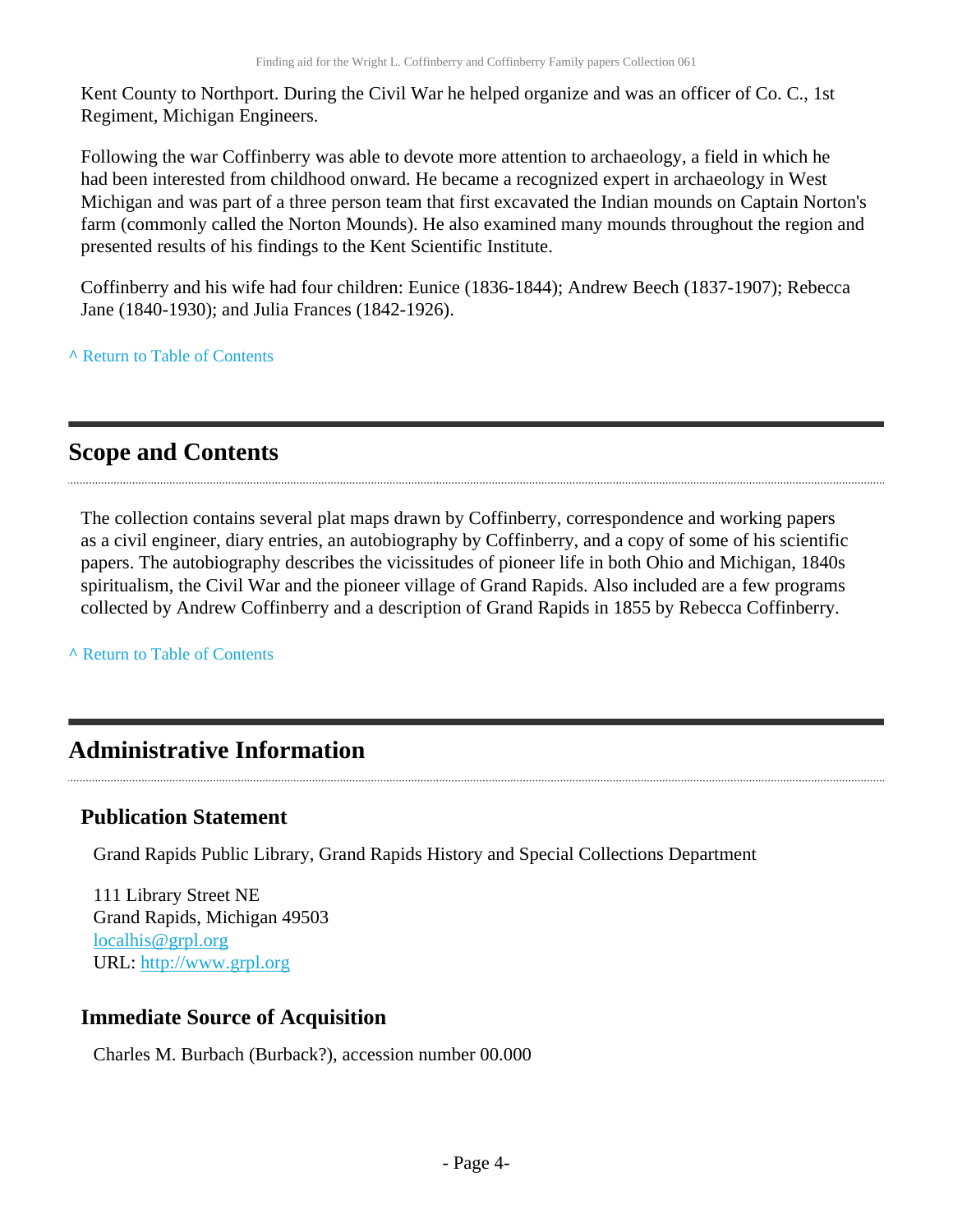### **Conditions Governing Use**

This collection contains images from another institution. Requests for reproductions of those images should be placed with that institution.

**^** [Return to Table of Contents](#page-1-0)

## <span id="page-4-0"></span>**Related Materials**

#### **Related Materials**

Collection 040: The Thomas W. Porter Archaelogical, Architectural & Geological Graphics. Porter worked with Wright Coffinberry on archaeological digs, and drew images of items found, as well as site sketches.

The Public Museum of Grand Rapids has the papers of the Kent Scientific Institute, which contain many of Coffinberry's original scientific reports of his findings from various archaeological investigations.

**^** [Return to Table of Contents](#page-1-0)

## <span id="page-4-1"></span>**Controlled Access Headings**

- Indians of North America -- Michigan -- Kent County
- Real property -- Michigan -- Grand Rapids -- Maps
- Grand Rapids (Mich.) -- History -- 19th Century
- Mounds -- Michigan -- Kent County
- Coffinberry, Andrew
- Coffinberry, Wright L
- Coffinberry, Rebecca

## <span id="page-4-2"></span>**Collection Inventory**

#### <span id="page-4-3"></span>**Series I. Wright L. Coffinberry, 1805-1889, n.d.;**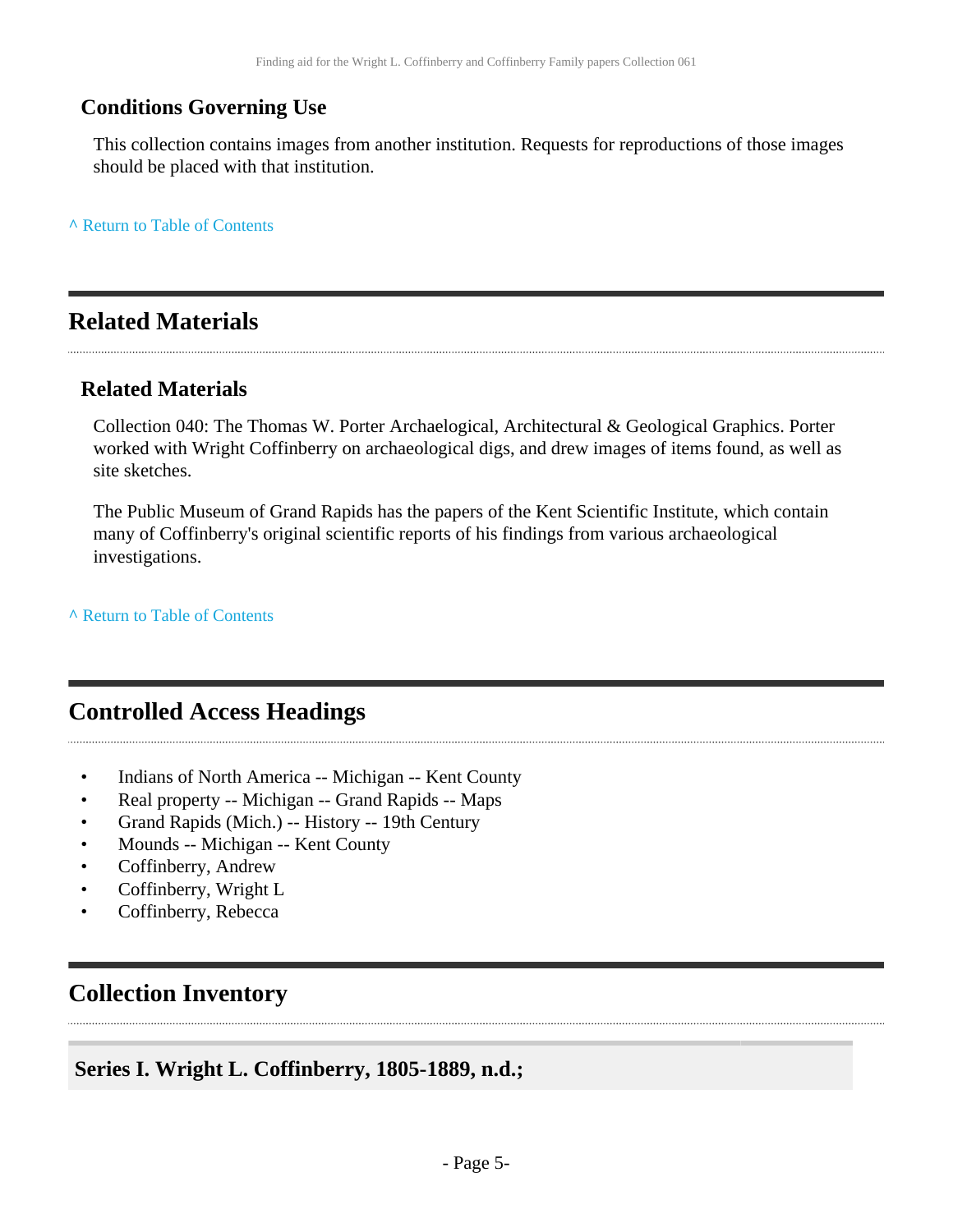#### **Scope and Contents**

Scientific papers, diaries, plat maps and autobiography. Arranged alphabetically.

<span id="page-5-1"></span><span id="page-5-0"></span>

| <b>Title/Description</b>                                                                                                                                          | <b>Instances</b>      |          |  |
|-------------------------------------------------------------------------------------------------------------------------------------------------------------------|-----------------------|----------|--|
| City Surveyor Charges, 1849, 1863, 1865                                                                                                                           | Box 1                 | folder 1 |  |
| Civil Engineer Papers, 1870s                                                                                                                                      | Box 1                 | folder 2 |  |
| Grand River Locks proposal, 1848                                                                                                                                  | Box 1                 | folder 3 |  |
| <b>Plat Descriptions</b>                                                                                                                                          |                       |          |  |
| <b>Title/Description</b>                                                                                                                                          | <b>Instances</b>      |          |  |
| Baar's Addition to Grand Rapids, 1872                                                                                                                             | Box 1                 | folder 4 |  |
| Hersey, Michigan, n.d.                                                                                                                                            | Box 1                 | folder 4 |  |
| Long's Addition to Grand Rapids, 1872                                                                                                                             | Box 1                 | folder 4 |  |
| Merrill's Addition to Grand Rapids, n.d.                                                                                                                          | Box 1                 | folder 4 |  |
| Power's Addition to Grand Rapids, 1872                                                                                                                            | Box 1                 | folder 4 |  |
| <b>Oversized Maps</b>                                                                                                                                             |                       |          |  |
| <b>Title/Description</b>                                                                                                                                          | <b>Instances</b>      |          |  |
| 1. Tanner Taylor's Addition, [1889] [Gift of Charles M.<br>Burback. 7/21/1928.                                                                                    | <b>Box</b><br>FF.XV.B |          |  |
| 2. Ellsworth Addition, n.d. / drawn by W.L. Coffinbery, C. Eng.<br>[M1715 July 1912 accession]                                                                    | <b>Box</b><br>FF.XV.B |          |  |
| 3. Dexter Tract / Kendall's Addition, n.d. Includes Bostwick,<br>Ransom, Barclay, Lafayette and Prospect perpendicular to<br>Bronson St.                          | <b>Box</b><br>FF.XV.B |          |  |
| 4. Plat showing Lansingburgh Company land marked "L" in<br>Blendon Township, [Ottawa County], n.d. F.6 N.B. 14W                                                   | <b>Box</b><br>FF.XV.B |          |  |
| 5. [Sheldon at Wealthy and Blakeley Avenues, with property<br>own names,n.d.]                                                                                     | <b>Box</b><br>FF.XV.B |          |  |
| 6. Waterloo Street / platted by W.L. Coffinberry, Oct. 1880,<br>[showing John Ball lot no. 2 and A. Wood lot no. 1 near Ferry<br>St.]                             | <b>Box</b><br>FF.XV.B |          |  |
| 7. [BROADSIDE, copy] Union House at Richland City / by<br>J.W. Coffinberry. Rules  Printed at the Observer Office,<br>Richland Center, Wis.                       | <b>Box</b><br>FF.XV.B |          |  |
| State Road to North port diary, 1859 (note: map of this project<br>is in the State Archives at Lansing) - second copy has an<br>introduction by Edmond P. Gibson. | Box 1                 | folder 5 |  |
| Correspondence, 1856, 1877, 1882                                                                                                                                  | Box 1                 | folder 6 |  |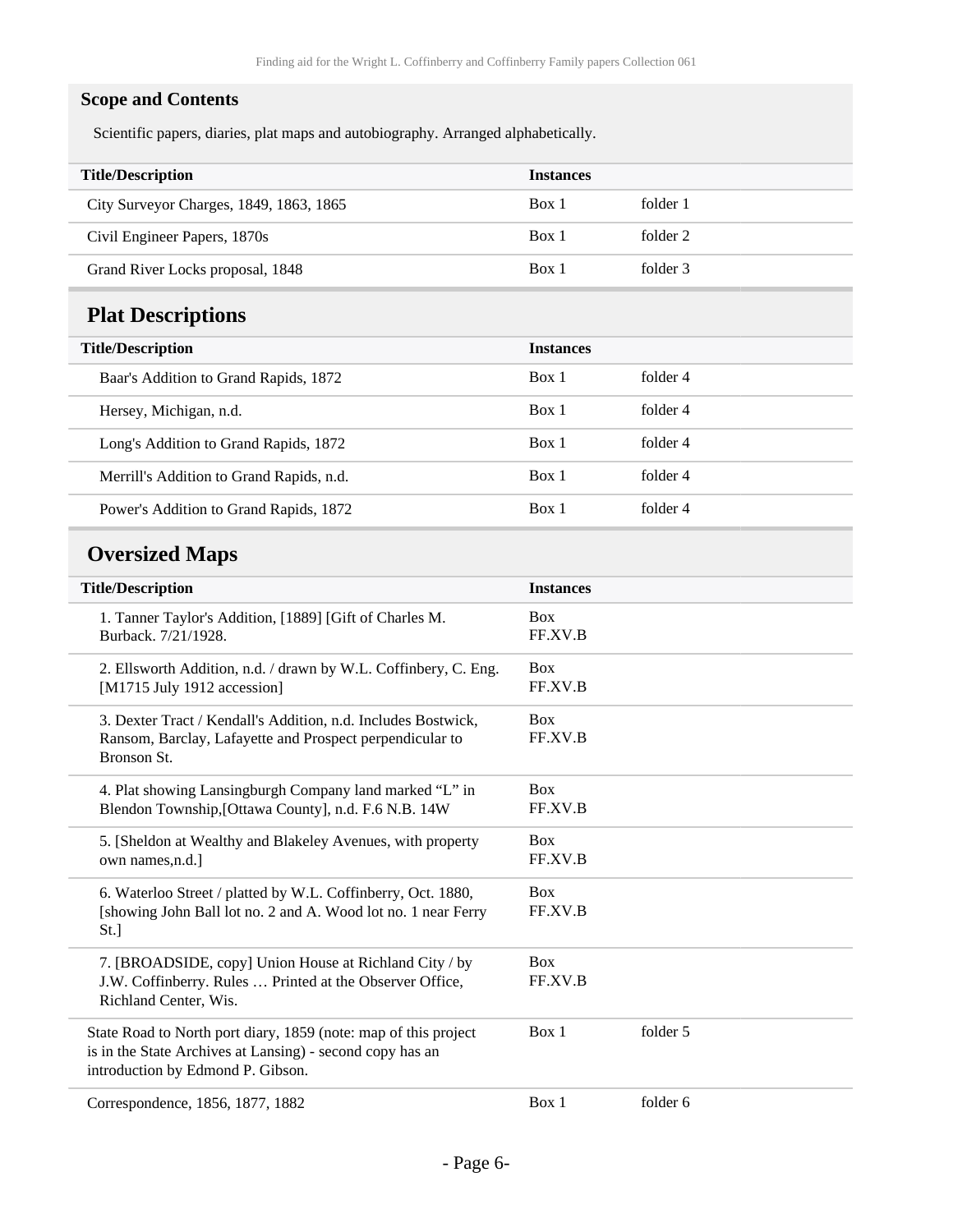<span id="page-6-1"></span><span id="page-6-0"></span>

| <b>Inventions:</b>                                                                          |                  |          |  |
|---------------------------------------------------------------------------------------------|------------------|----------|--|
| <b>Title/Description</b>                                                                    | <b>Instances</b> |          |  |
| Cheese Cutter, 1865                                                                         | Box 1            | folder 7 |  |
| Archimedean Pump, n.d.                                                                      | Box 1            | folder 7 |  |
| <b>Scientific Papers:</b>                                                                   |                  |          |  |
| <b>Title/Description</b>                                                                    | <b>Instances</b> |          |  |
| Slate, n.d.                                                                                 | Box 1            | folder 8 |  |
| Specimens to Marietta, Ohio, 1888                                                           | Box 1            | folder 8 |  |
| Mound Excavations, 1877                                                                     | Box 1            | folder 8 |  |
| Magnetism, n.d.                                                                             | Box 1            | folder 8 |  |
| Smithsonian Circular on Archaeology, 1878                                                   | Box 1            | folder 8 |  |
| Vol 2 Typescript of various scientific papers, 1870s-80s, n.d.<br>(typescript done in 1923) | Box 1            | folder 8 |  |

#### <span id="page-6-2"></span>**Miscellaneous:**

| <b>Title/Description</b>                                                                                                                                                                                              | <b>Instances</b> |           |
|-----------------------------------------------------------------------------------------------------------------------------------------------------------------------------------------------------------------------|------------------|-----------|
| Sweet's Hotel Grand Opening program, 1869                                                                                                                                                                             | Box 1            | folder 9  |
| Muster Roll, Co. 2, 2nd Reg., 1st Brig., 11th Div., Ohio<br>Military, 1840                                                                                                                                            | Box 1            | folder 9  |
| [Added May 1999. Photocopies, with copyright limitation<br>statement] Letter or report to F.W. Putnam(?), Peabody<br>Museum, [October(?), 1885] For the Ann Arbor Meeting of the<br>A.A.A.S. August 1885 Archaeology: | Box 1            | folder 16 |
| Autobiography:                                                                                                                                                                                                        |                  |           |
| Vol. 1 manuscript, n.d. (2 copies).                                                                                                                                                                                   | Box 1            | folder 10 |
| Vols. 1 and 2 manuscript, 1887.                                                                                                                                                                                       | Box 1            | folder 11 |
| Vols. 3 and 4 manuscript, 1876                                                                                                                                                                                        | Box 1            | folder 12 |
| Vol 1 Typescript, done in 1929                                                                                                                                                                                        | Box 2            |           |
| Miscellaneous, 1889, n.d. Obituary                                                                                                                                                                                    | Box 1            | folder 13 |

**^** [Return to Table of Contents](#page-1-0)

## <span id="page-6-3"></span>**Series II. Andrew Beech Coffinberry, 1858-72, n.d.**